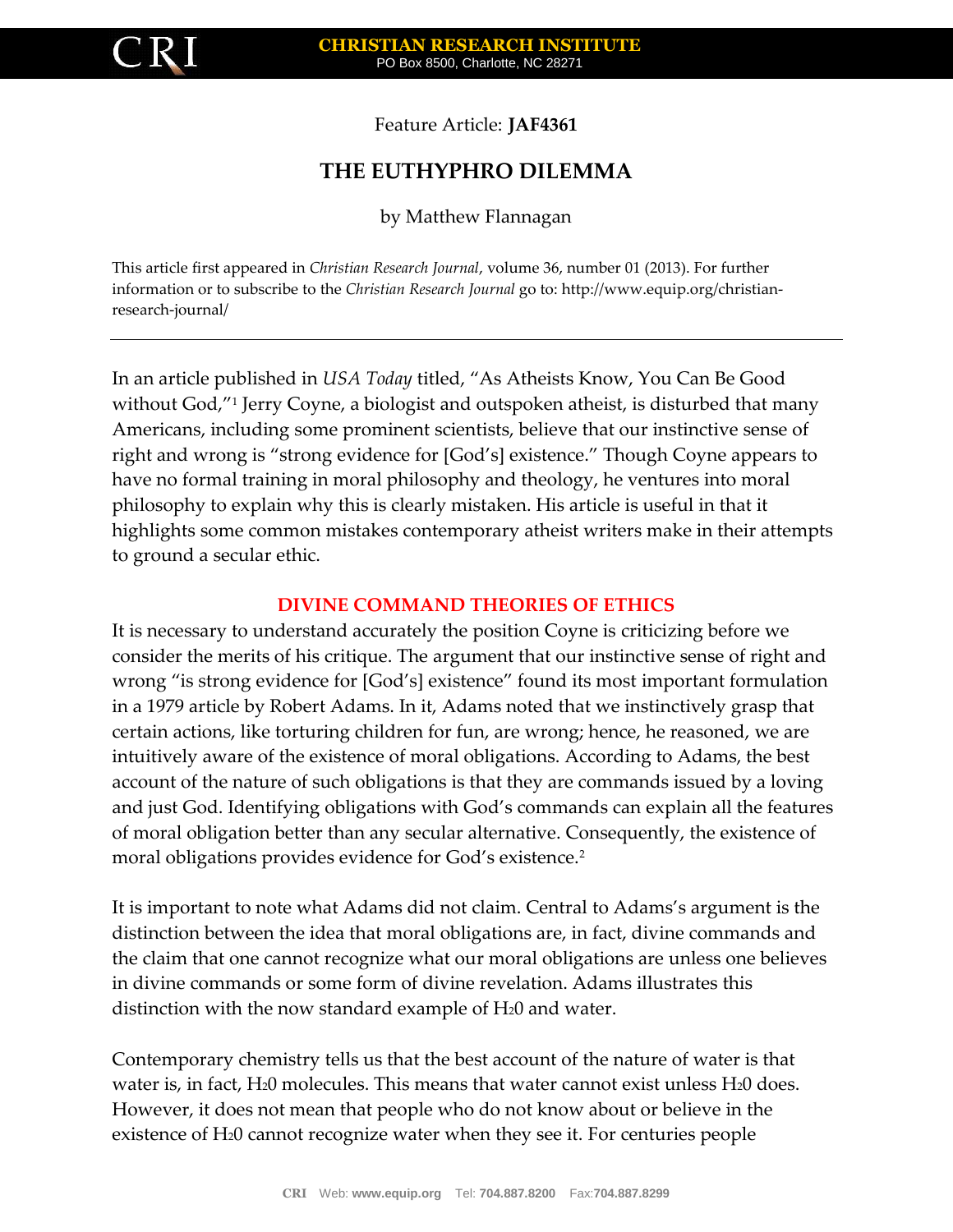recognized, swam in, sailed on, and drank water before they knew anything about modern chemistry.

This distinction has important implications. The claim that moral obligations are, in fact, commands issued by God does not entail that people must believe that God exists in order to be able to recognize right and wrong. These are separate and logically distinct claims. Affirming one does not commit one logically to affirming the other.

Second, Adams offers an account of the nature of moral obligations, not an account of what it is generally good to do. Actions such as giving a kidney to save a needy stranger can be good without being obligatory. For an action to be obligatory, it must be more than praiseworthy or commendable. Obligatory actions are things we are *required* to do, or things another person can legitimately demand us to do. Not doing so without an adequate excuse renders us blameworthy, and others can justifiably censure us, rebuke us, and even punish us. Failure to comply makes us guilty and in need of forgiveness.

Failure to grasp these distinctions leads many critics of divine command theories astray, and although I will not argue it here, many lines of argument Coyne makes are unsound due to a failure to make these distinctions. Here, however, I will focus on one argument Coyne gives that does not depend on this confusion: the Euthyphro dilemma.

# **THE EUTHYPHRO DILEMMA**

Coyne argues, "Morality itself—either in individual behaviour or social codes—simply cannot come from the will or commands of a God. This has been recognized by philosophers since the time of Plato. Religious people can appreciate this by considering Plato's question: Do actions become moral simply because they're dictated by God, or are they dictated by God because they are moral? It doesn't take much thought to see that the right answer is the second one."

Coyne here appeals to a famous argument that purports to show that ethics (what is right and wrong) is independent of religion and provide a reason for rejecting a divine command theory of obligation. This argument is known as "the Euthyphro dilemma" or "Plato's Euthyphro" and is named after a dialogue Plato wrote. The current version used against monotheistic religions, such as Christianity, Islam, and Judaism, is an adaptation (the original applied to polytheistic religions that believe in many gods). The argument is usually framed in terms of a rhetorical question: "Are actions wrong because God prohibits them, or does God prohibit them because they are wrong?" Whichever option is taken purportedly leads to trouble.

If one takes the second option, the claim that God commands actions *because* they are right, it would entail that rightness and wrongness exist independently of, and prior to, God's commands. On the other hand, the first option, the claim that actions are wrong because God prohibits them, is alleged to be problematic. Coyne notes, "It doesn't take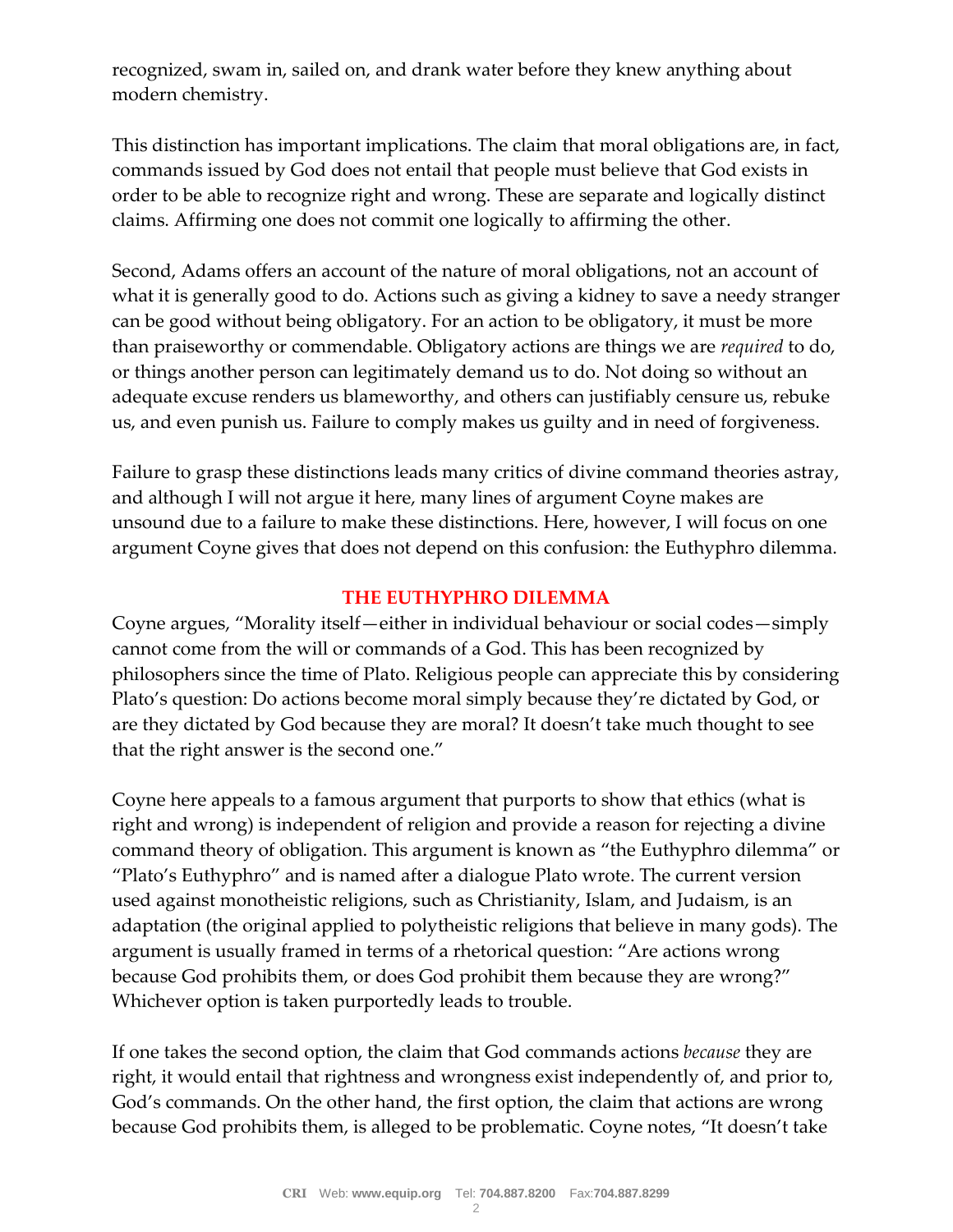much thought to see that the right answer is the second one. Why? Because if God commanded us to do something obviously *immoral*, such as kill our children or steal, it wouldn't automatically become OK."

Here, Coyne appropriates a line of argument ubiquitous in the literature: the objection that a divine command theory makes morality arbitrary. Anything at all could be deemed "right" as long as God commanded it, even theft or infanticide. Numerous other philosophers have raised the same objection. Robert K. Garcia and Nathan L. King's comments are representative: "DCT [divine command theory] implies that it is *possible* for any kind of action, such as rape, to not be wrong. But it seems intuitively impossible for rape not to be wrong. So, DCT is at odds with our commonsense intuitions about rape."<sup>3</sup>

This argument assumes that it is possible that God could command atrocious things such as rape or torturing people for fun. This assumption, however, seems very dubious. We need to remember that we are not talking about right or wrong as being based on the commands of just anyone; we are talking about God. In the literature on divine command ethics, a particular conception of God is typically being used. God is defined as omnipotent, omniscient, and morally perfect.

So, as the terms are defined, the claim that it is possible for God to command people to torture others for fun is true only if it is possible for a morally perfect person to command such an atrocious thing. But this is unlikely. The very reason critics cite examples such as torturing people for fun is because these actions are paradigms of conduct that no morally good person could ever entertain or endorse. Coyne seems vaguely aware of the response, stating, "Of course, you can argue that God would never sanction something like that because he's a completely moral being, but then you're still using some idea of morality that is independent of God." Here he again falls into confusion. What his response shows is that people can have ideas about what counts as loving and just independently of their beliefs about God and His commands. This is true, but this does not show that moral obligations can exist independently of the commands of a loving and just God. As I noted above, the claim that moral obligations are, in fact, divine commands is distinct from the claim that one cannot recognize what our moral obligations are unless one believes in divine commands.

An obvious rejoinder to this response is provided by James Rachels. A divine command theory entails that "the doctrine of the goodness of God is rendered meaningless."<sup>4</sup> A person can only be morally perfect if that person has both moral duties and acts in accord with them. This means people can be morally good only if they have duties. However, according to a divine command theory, the wrongness of an action consists in its being forbidden by God; given that God does not issue commands to Himself, it follows that God has no duties. Consequently, a divine command theory implies that God is not morally perfect.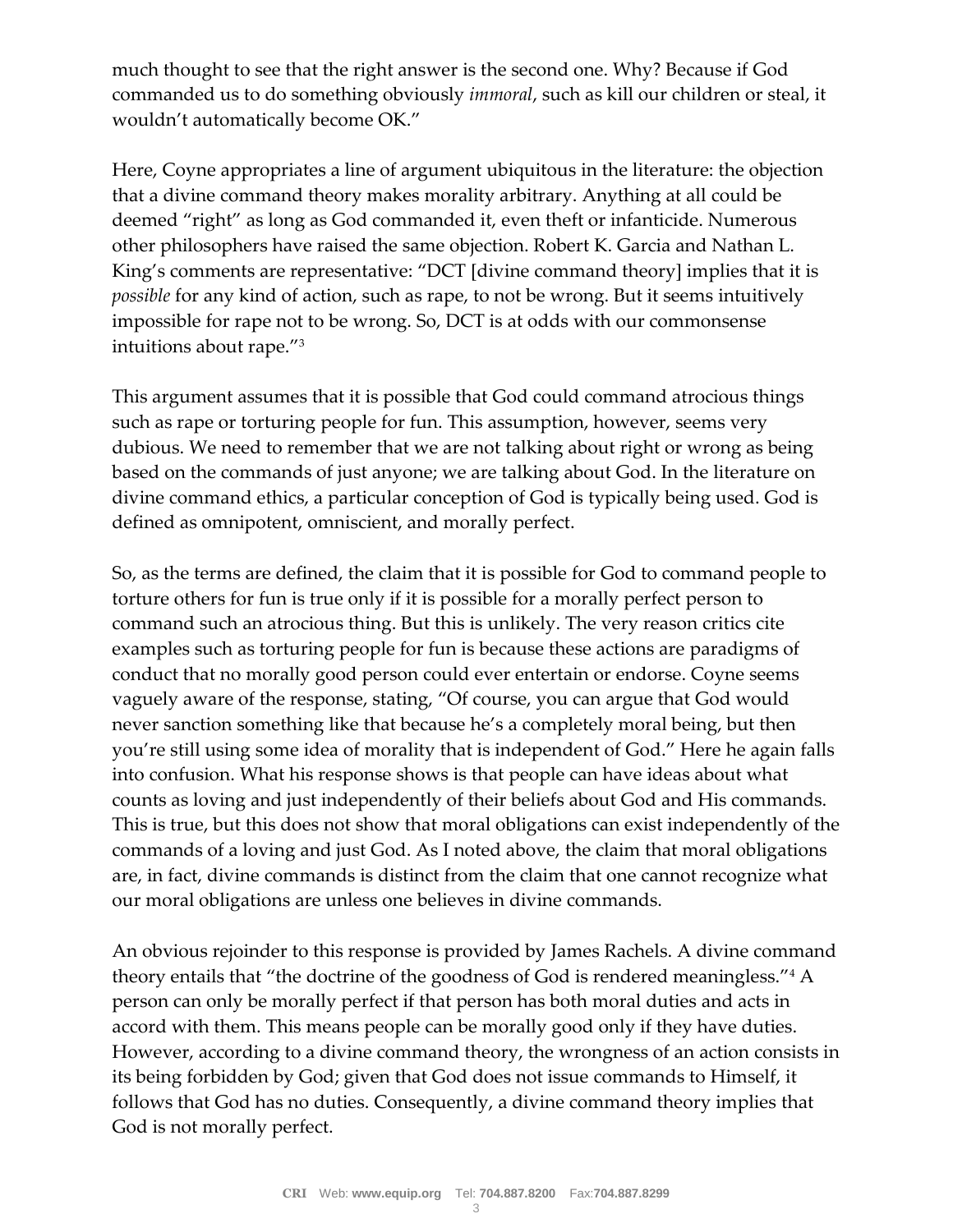Rachels's argument seems logical: if we are going to understand God's goodness in terms of God having duties that He consistently fulfils, then a divine command theory cannot account for God's goodness. However, why must the phrase "God is good" be explained in terms of God having duties? I do not see why it should.

Many theologians and philosophers have suggested an alternative: God's goodness should be understood in terms of God having certain character traits. To claim God is good is to claim that He is truthful, benevolent, loving, gracious, merciful; it is to hold that He is opposed to certain actions such as murder, rape, torturing people for fun, and so on.

Now, even if God does not have duties, it does not follow that He cannot have character traits such as these. It is true that God is not under any obligation to love others or to tell the truth, or what have you, but that does not mean he *cannot* love others or tell the truth. God does not have to have a duty to do something in order to do it.

# **THE EUTHYPHRO DILEMMA FOR EVOLUTIONARY ETHICS**

Coyne's appeal to the Euthyphro argument therefore fails. Instead of leaving matters there, however, I want to close by showing, somewhat ironically, that Coyne's own secular account of morality falls prey to the Euthyphro dilemma. After claiming that moral obligations cannot be constituted by God's commands, Coyne offers an alternative: morality comes from evolution—humans evolved a capacity to instinctively feel that certain actions are wrong.

However, Plato's question is equally applicable here. One can ask, "Are actions wrong because we have evolved a disposition to condemn them, or do we condemn them because they are wrong?" If the latter is the case, then actions are wrong prior to, and hence independently of, evolution, and so ethics is independent of evolution.

To avoid this implication, Coyne must adopt the first option: actions are wrong because we have evolved an instinctive disposition to condemn these actions. The problem is this option makes morality arbitrary. Couldn't evolution have produced rational beings that felt that infanticide and theft were obligatory or that rape was, in certain circumstances, OK? As Darwin himself noted, "If men were reared under precisely the same conditions as hive-bees, there can hardly be a doubt that our unmarried females would, like the worker-bees, think it a sacred duty to kill their brothers, and mothers would strive to kill their fertile daughters, and no one would think of interfering."<sup>5</sup>

Coyne faces a dilemma. If the fact that it is possible for God to have commanded that infanticide is permissible proves that morality is not based on God's commands, then the fact it is possible for evolution to have produced rational beings that feel infanticide is permissible must prove that morality is not dependent on evolution.